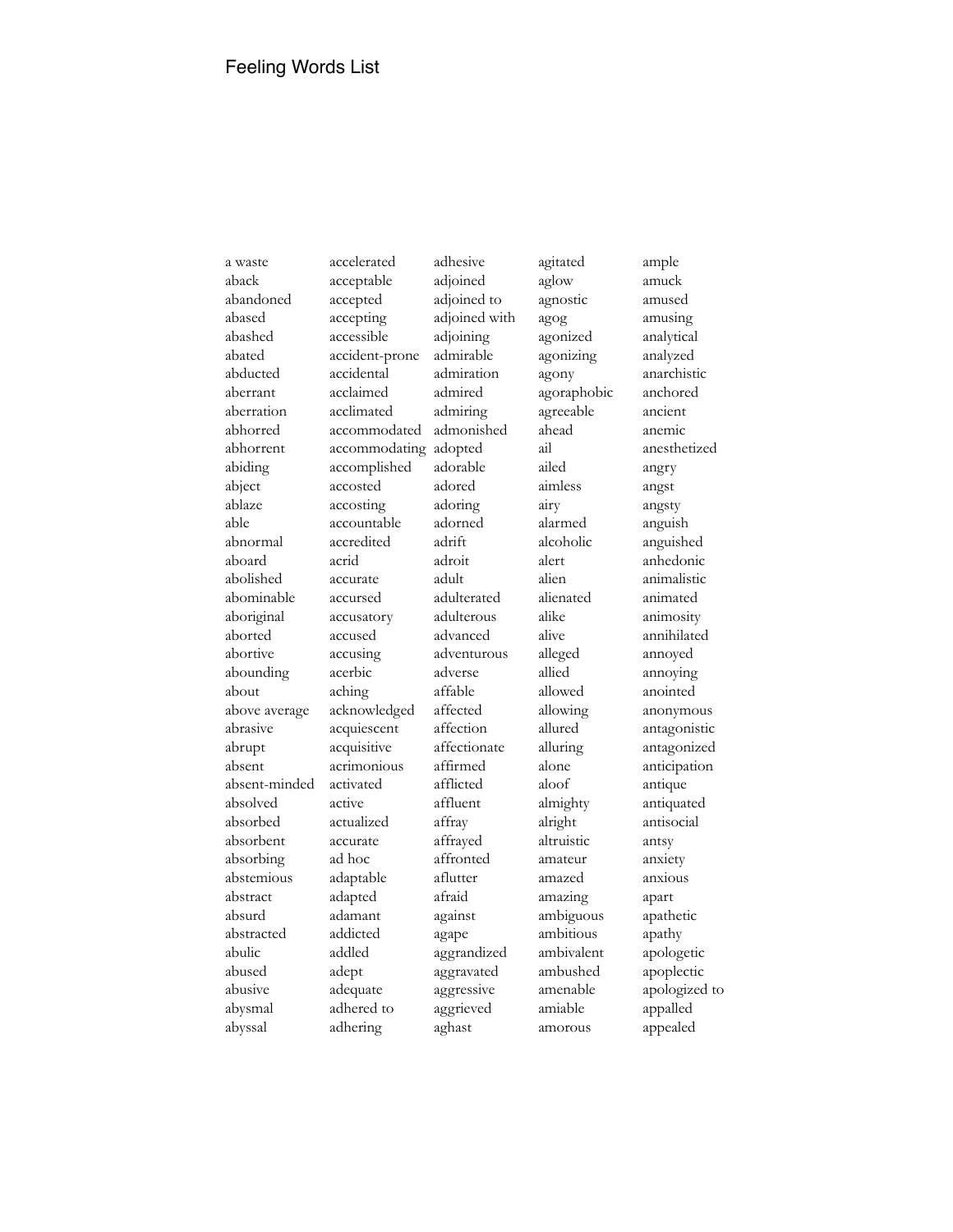appealing appeased applauded appraised appreciated appreciative apprehension apprehensive approachable appropriate approved approved of approving aquiver archaic ardent arduous argued with argumentative aristocratic armored aroused arrogant artful articulate artificial artistic artless ascetic ashamed asinine asleep asocial asphyxiated aspiring assaulted assertive assessed assisted assuaged assured astonished astonishing astounded astute

at ease at home at peace at peril at rest at risk at war ataraxic atrocious atrophied attached attacked attentive attracted attractive attuned atypical audacious auspicious austere authentic authoritarian authoritative autistic autocratic automated automatic available avaricious avenged average aversion aversive avid

avoided awake awakened aware awe awed awesome awestruck awful

asymmetrical at a loss

awkward

awry axiomatic **B =========** babied babyish backward bad bad-tempered badgered baffled baited balanced ballistic bamboozled banal banished bankrupt banned bantered bare barracked barraged barbarous barbarous barred barren base bashful battered battle-weary battle-worn batty bawdy bawled out bearable bearish beastly beat beaten beaten down beatific beautiful

beckoned bedazzled bedeviled bedraggled befitting befriended befuddled beggarly begged begrudged beguiled behind beholden beleaguered belittled bellicose belligerent belonging below average beloved bemeaned bemused benevolent benign bent berated bereaved bereft berserk beseeched beset besieged besmirched besotted bested bestial betrayed better bewildered bewitched bewitching biased big bilious bitched at

bitchy biting bitter bittersweet bizarre black blackened blacklisted blackmailed blah blame free blamed blameless blaming bland blank blanketed blase blasphemous blasted bleak bled bleeding blessed blighted blind bliss blissful blithe blocked bloodthirsty bloody bloody-minded bloomed blooming blossomed blossoming blown apart blown around blown away blown to bits blown to pieces blown up bludgeoned

bitchin'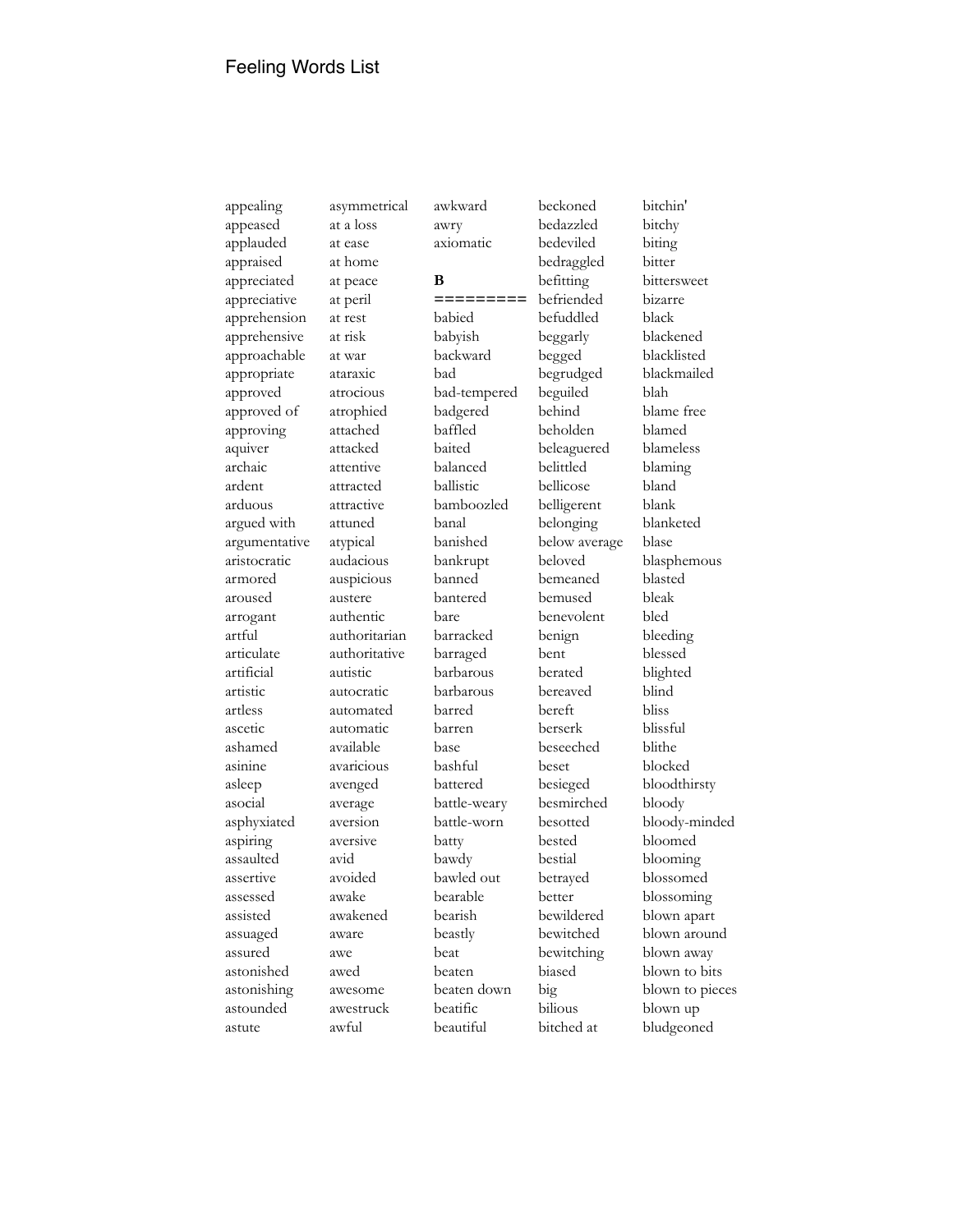blue blur blurred blurry blustered boastful bodacious boggled bogus boiling boisterous bold bombarded bombastic bonkers boorish bored boring bossed-around bossy bothered bothersome bottled bottled up bought bouncy bound bound-up bounded boundless boxed-in boxed-out bowled over braced brainwashable brainwashed brainy brash bratty brave brazen breathless breathtaken breathtaking breezy

brief bridled bright bright eyed bright eyed and bushy tailed brilliant brisk bristling broad broadminded broken broken-hearted broken-down broken-up brooding broody browbeaten bruised brushed-off burly busted brutal brutalized brutish bubbly bucky buffeted bugged buggered bulldozed bullied bullish bullshitted bullshitted to bummed bummed out buoyant burdened burdensome buried burned burned-out burned-up bursting

bushwhacked busy buzzed bypassed **C =========** caged caged in cagey cajoled calculating callous callow calm calmed down cannibalized canny cantankerous capable capitulated capitulating capitulation capricious captious captivated captivating captive captured cared about cared for carefree careful careless careworn caring carried away cast cast about cast down cast out castigated catapulted catatonic

bushed

categorized cathartic catty caught cautious ceaseless cavalier censored censured centered certain chafed chagrined chained challenged challenging changeable changed changing chaotic chapfallen charged charismatic charitable charmed charming chased chaste chastised chatty cheap cheapened cheated cheated on cheeky cheerful cheerless cheery cherished chewed-up chic chicken chided childish childless

childlike chilled chilling chilly chipper chivalrous choked choked-up choosy chosen chucked out chuffed churlish circumspect circumvented civil civilized clammy classy claustrophobic clean cleansed clear cleared clear-headed clenched clever clingy cloistered close closed closed in closed-minded clouded cloudy clowned (made a fool of) clued in clueless clumsy clung to coarse coaxed cocky codependent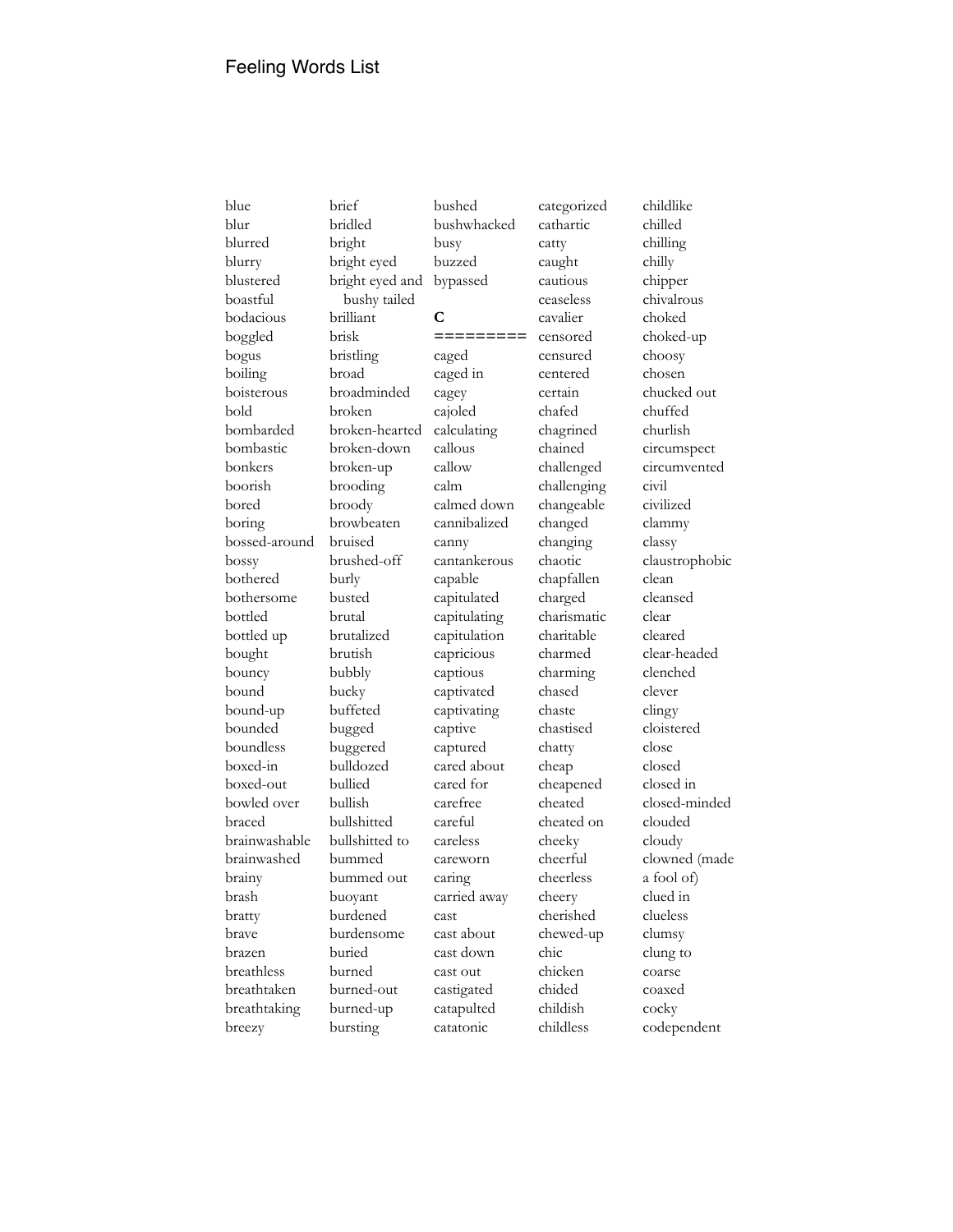coddled coerced coherent cold cold-blooded cold-hearted collapsed collapsing collected colonized colorful colossal comatose combative comfortable comforted comfy commanded commanding committed common commonplace communicative communistic comparative compared compassionate compatible compelled compersion competent competitive complacent complementary complete complex compliant complicated complimentary complimented composed compressed compromised compromising compulsive

compunction conceited concentrated concerned condemned condescended to condescending confident confined confirmed confirming conflicted conforming conformist confounded confronted confronting confrontive confused congenial connected conned conniving conquered conscientious conscious consecrated conservative considerate considered consistent consoled consoling conspicuous conspiratorial conspired against constrained constricted constructive consulted consumed contagious contained

contemplative contempt contemptible contemptuous content contented contentious contrarian contrary contradictory contributing contrite controlled controlling convenient conventional convicted convinced convincing convivial cooed to cooing cool cooped up cooperative copasetic coped with copied coping cordial cornered corralled correct corrosive corrupt corrupted counterfeit counterproductive courageous courteous courtly coveted covetous

contaminated

cowardly coy cozy crabby crashed crafty cramped cranky crap crappy crass craven craving crazed crazy credible creeped out creepy creative credulous crestfallen criminal crippled critical criticized crooked cross crossed cross-examined crotchety crowded crucial crucified cruddy crude cruel crummy crumpled crushed cryptic cuckolded cuckoo cuddled cuddly culled

culpable curious cursed cut cute cut-off cynical **D** daffy dainty dandy dapper dared daring dark dashed dazed dazzled dead dear debased debated debauched debilitated debilitating

cultivated cultured cumbersome cunning cupidity curmudgeonly cut-down **=========** damaged damaging damned dangerous dashing dastardly daunted dauntless dazzling dead inside deadpan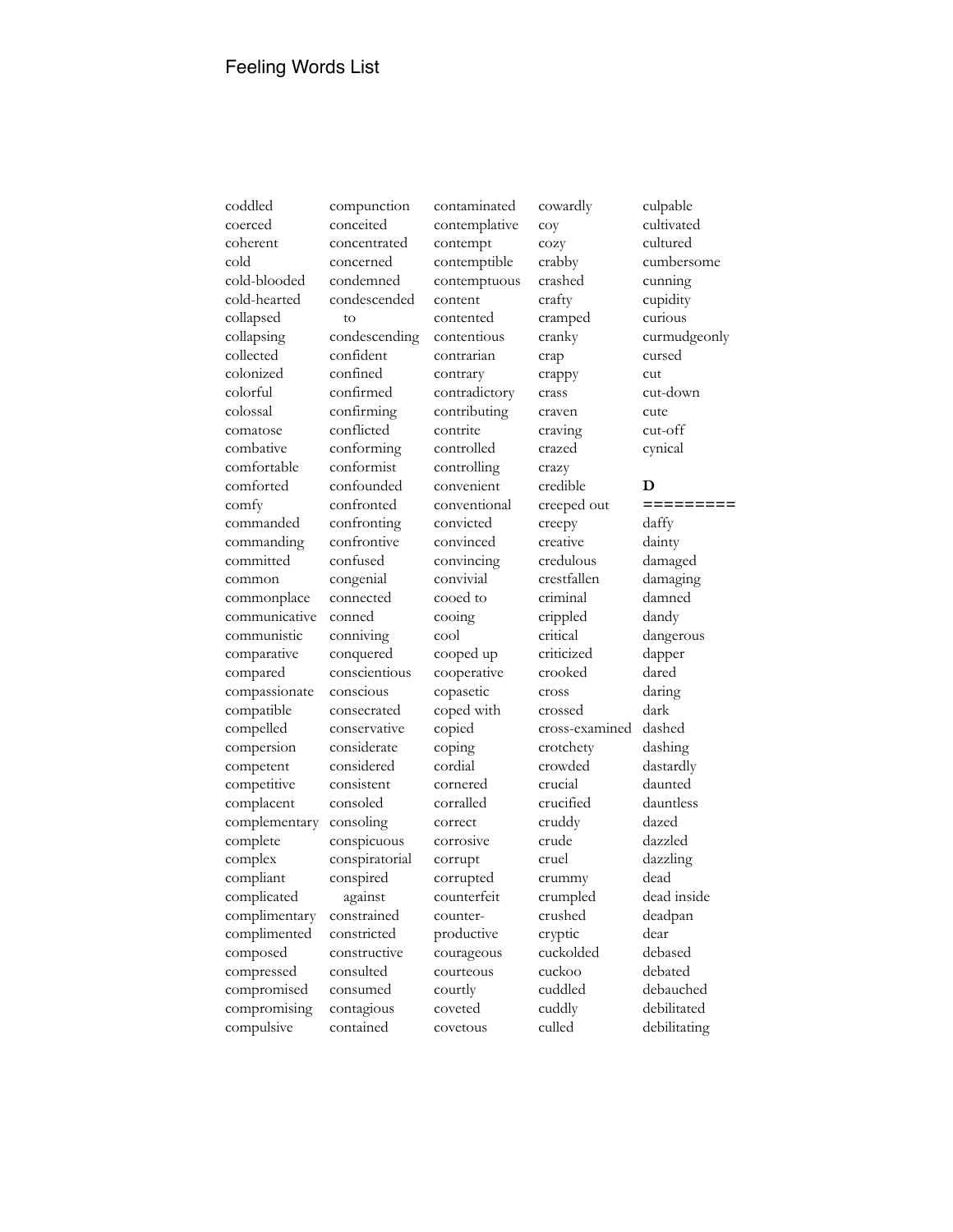debriefed decadent debonair deceitful deceived decent deceptive decisive decided decimated decorous decrepit decried dedicated deep deeply defamed deafened defeated defective defenseless defensive deferent defiant deficient defiled definite deflated deformed degenerate degradation degraded dehumanized dejected delayed deleted deleterious delicate delighted delightful delinquent delirious delivered deluded demanding

demeaned demeaning demented democratic demolished demonized demoralized demoralizing demoted demotivated demure denatured denigrated denounced dense denurtured dependable depended upon dependent depleted deported depraved deprecated depreciated depressed deprived derailed deranged derided derisive desecrated deserted deserving desiccated desirable desire desired desirous desolate despair despairing desperate despicable despised despondent

detailed destitute destroyed destructive desultory detached detained deteriorated determined detest detestable detested detoxified devaluated devalued devastated developed deviant devil-may-care devious devoid devoid of... devoted devoured devout diabolical diagnosed dictated to dictatorial didactic different difficult diffident diffused dignified diligent dim dimensionless diminished diminutive diplomatic dire direful direct directionless

dirty disabled disaffected disagreeable disalike disappointed disappointing disapproved of disapproving disarmed disbelieved disbelieving discardable discarded disciplined discomfit discombobulated dislocated disconcerted disconnected disconsolate discontent discontented discounted discouraged discouraging discredited discriminated discriminating discreet disdain disdained disdainful disembodied disempowered disenchanted disenfranchised disengaged disentangled disfavored disgraced disgraceful disgracing disgruntled disguised disgust

disgusted disgusting disharmonious disheartened disheveled dishonest dishonorable dishonored disillusioned disinclined disingenuous disintegritous disinterested disjointed dislike disliked dislodged disloyal dismal dismayed dismembered dismissed dismissive disobedient disobeyed disorderly disorganized disoriented disowned disparaged dispassionate dispensable dispirited displaced displeased disposable dispossessed disputed disquieted disregarded disrespected disruptive dissatisfied dissected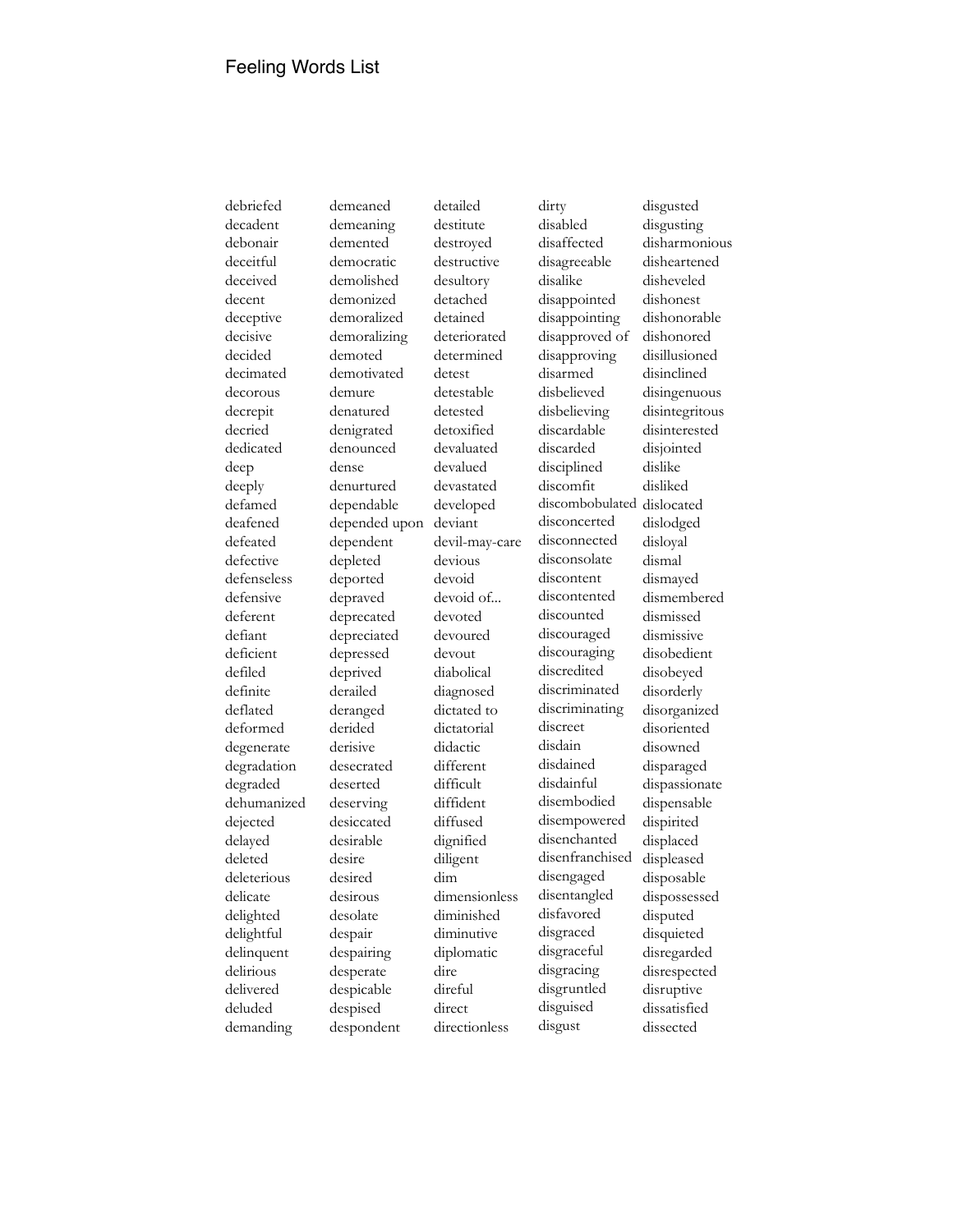dissed dissident dissipated dissociated distant distinguished distorted distracted distraught distressed distrusted distrustful disturbed disused ditched divergent diverted divested divisable divided divorced dizzy docile dogged dogmatic doleful dolorous domestic domesticated dominant dominated dominating domineered domineering done doomed dooped dorky doted on doting double-crossed doubted doubtful dour dowdy

down down and out down in the dumps downcast downhearted downtrodden draconian dragged down drained dramatic drastic drawn away drawn back drawn in drawn toward dread dreaded dreadful dreamy dreary dried-up driven driven away driven out droll droopy dropped drowning drubbed drummed drunk dry dubious dull dulled dumb dumbfounded dumped dumped on dumbstruck duped dusty dutiful dwarfed

dysphoric dysthymic **E =========** eager early earnest earthy eased easy easy-going ebullient eccentric eclectic eclipsed economical ecstatic edgy edified edifying educated effaced effective effeminate effervescent effete efficacious efficient effusive egocentric egotistic egotistical elastic elated elevated elderly electric electrified elegant elevated elite

dying dynamic dysfunctional

eloquent elusive emancipated emasculated embarrassed embittered emboldened embryonic emerged eminent emotional emotionless emotionally bankrupt emotionally bloated emotionally constipated emotionally literate emotionally illiterate emotive empathetic empathic emphatic empowered empty empty of (feeling word) enabled enamored enchanted enchanting enclosed encompassed encouraged encouraging encroached upon encumbered endangered endeared endearing endowed

endurable endured enduring energetic energized enervated enfeebled enfeebling engaged engrossed engulfed enhanced enigmatic enjoyment enlightened enlivened enmeshed ennobled ennui enormous enraged enraptured enriched enslaved entangled enterprising entertained entertaining enthralled enthusiastic enticed enticing entitled entombed entranced entrapped entrenched entrepreneurial entrusted enveloped envied envious envy equal equality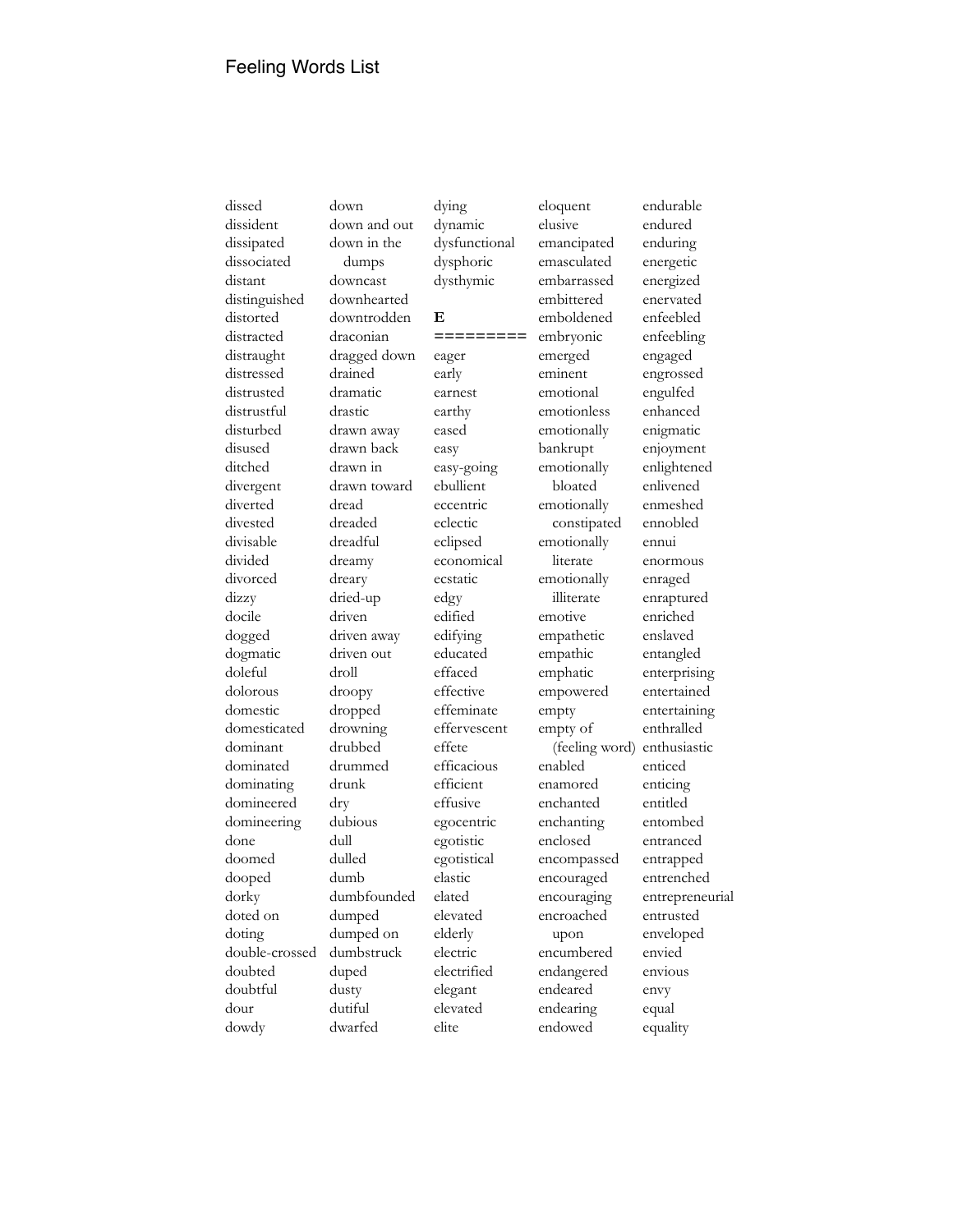equanimous equable equipped equitable eradicated erratic erasable erased eros escalated essential established esteemed estranged ethereal etiolated euphoric evaded evaluated evanescent evasive evicted evil eviscerated exacerbated exacerbating examined exasperated exasperating exasperation excellent excessive excitable excited excluded exclusive excoriated exculpated execrated excused exempt exempted exhausted exhilarated

excommunicated fainthearted exiled exigent exonerated exorcised exotic expansive expatriated expendable expensive expectant experienced experimental exploitative exploited exported explosive exposed expressive expunged extraordinary extravagant extreme extricated extroverted exuberant exultant **F =========** fabricated fabulous facetious factious faded failful faint fair faith faithful fake fallacious fallen fallible fallow

falsely falsely accused faltering famished famous fanatical fanciful fancy fantabulous fantasizing fantastic farcical fascinated fascinating fascination fashionable fast fastidious fat fatalistic fathered fatherless fatigued fatuous faulty favored fawned fawned over fawning fazed fear feared fearful fearless feckless fed up feeble feeling feigned feigning feisty felicitous feminine fermenting

false

ferocious fertile fervent fervor festive fettered fickle fidgety fiendish fierce fiery filthy fine finicky finished fired firm first first-class first-rate fixated flabbergasted flagellated flagrant flailed flaky flamboyant flammable flappable flashy flat flattered flawed flawless fledgling fleeced flexible flighty flimflammed flimsy flip flippant flipped-out flirtatious

fit

flirted with flogged floored flowery fluffy fluid flummoxed floundering flourishing flush flustered fluttering flustrated focused fogged in foggy foiled followed fond foolhardy foolish forbearance forbearing forbidden forced forced away forced in forced out forceful foreign fore-sighted forgetful forgettable foggy forgivable forgiven forgiving forgotten forlorn formal formed formidable forsaken fortified

fortunate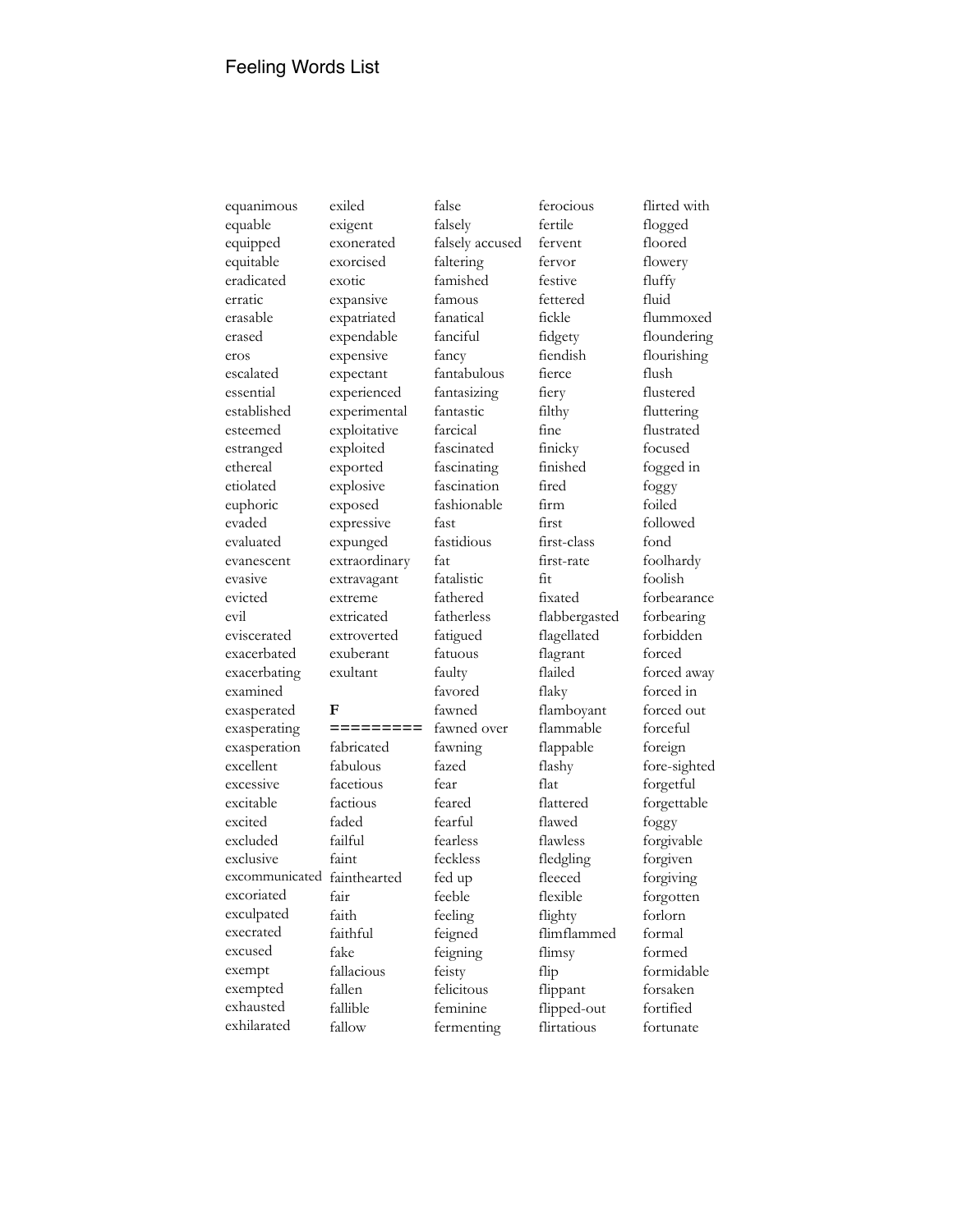forward foul fouled fouled-up fractured fragile fragmented frail framed frank frantic fraternal fraternal loyalty fraudulent fraught frazzled freaked freaked out freakish freaky free free and easy frenetic frenzied fresh fret-filled fretful fretting fried, fried out friendless friendly frightened frigid frisky frivolous frolicsome froward frowned upon frowning frugal fruitful frustrated frustration fulfilled full

full of... full of energy full of life full on fuming funereal fun functional funky funloving funny furious furtive fury fussy futile future minded future oriented futuristic **G =========** gabby gagged gainful gallant galled galvanized game gamey gamy ganged up on gaped at gaping garbled garrulous gauche gaudy gawky gay geeky generous genial gentle

genuine

giant gigantic giddy gifted giggly gilded giving glad glamorized glamorous gleaming glee gleeful glib gloomy glorious glowing glossy glum gluttonous goose bumpy gnawing goaded gobsmacked gobstruck goobered good good-looking good-natured goofy gorgeous gory gothic graceful gracious graded grand grandiose granted grateful gratified grave great greed

ghastly

greedy green gregarious grey grief grief-stricken grieved grieving grim groovy gross grossed-out grotesque grouchy grounded groveling grown grown up gruesome grumpy guarded gubered (goobered) guided guilt guilt-free guilt-tripped guiltless guilty gullible gushy gutless gutsy gutted guttural gypped **H =========** habitual hacked off haggard haggled hallowed half assed

half crazy half hearted half mad half witted halted halting hammered hampered handicapped handsome handsomely hapless happy happy-go-lucky harangued harassed hard hardened hard-headed hard-hearted hard-pressed hard-working hardy harmed harmless harmonious harnessed harried hassled hasty hate hated hateful hatred haughty haunted hazy headstrong heady healed healthconscious healthy heard heartbreaking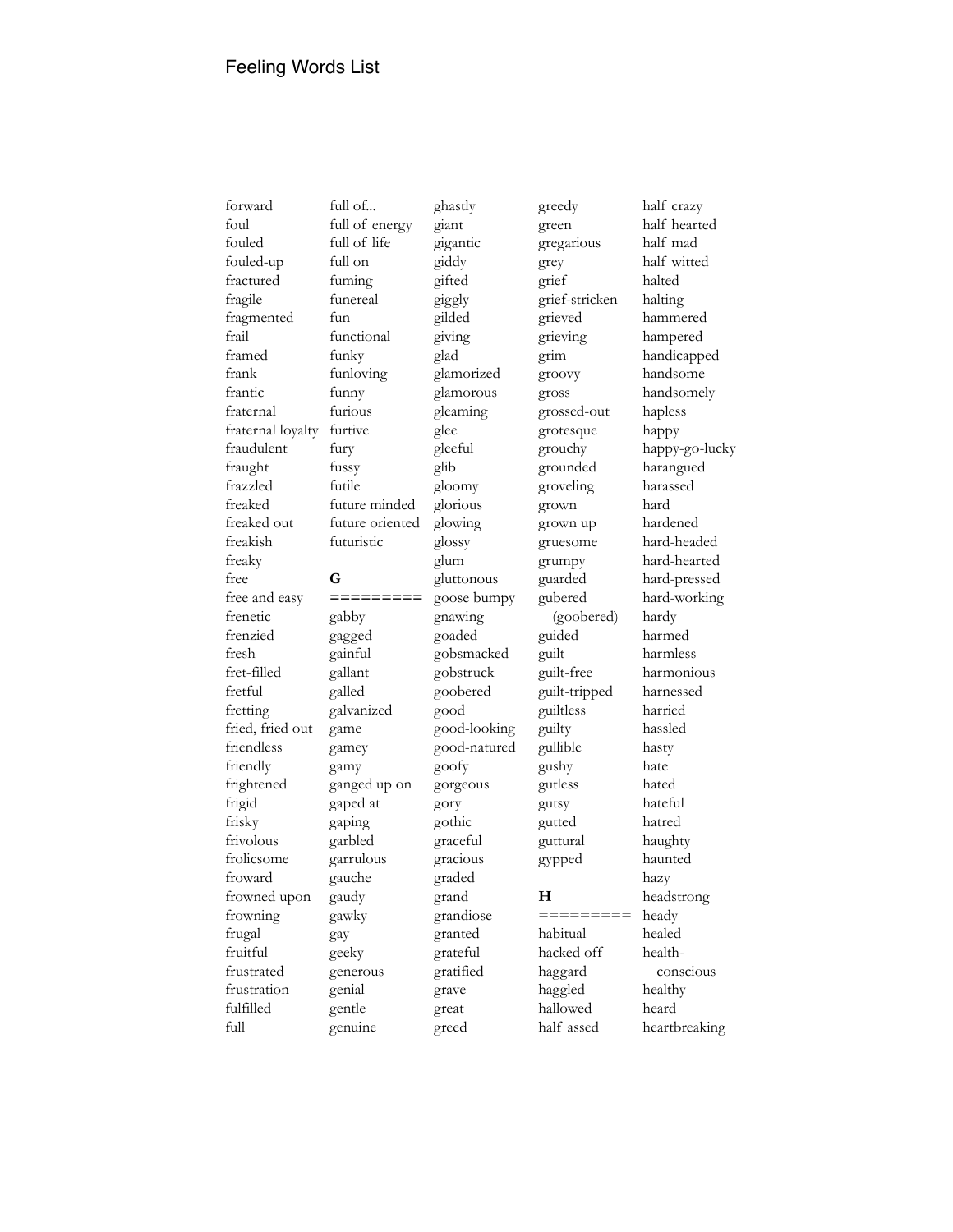heartbroken heartened heartful heartless heartrending heartsick heart-to-heart hearty heavy heavy-hearted heckled heeded held dear helped helpful helpless henpecked hep herded heroic hexed hesitant hideous high highfalutin highfaluting high-spirited hilarious hindered hip historical hoaxed holistic hollow homely homesick honest honorable honored hoodwinked hope hopeful hopeless hormonal horny

horrendous horrible horrific horrified horror horror-stricken hospitable hostile hot hot to trot hot-headed hot-tempered hounded huge humane humble humbled humdrum humiliated humiliation humility humored humorous hung up hung over hungry hunky dory hunted hurried hurt hustled hyped-up hyper hyperactive hypervigilant hyphe, hyphee, hyphy hypnotic hypnotized hypocritical hypomanic hysterical **I =========**

icky idealistic idiosyncratic idiotic idle idolized ignoble ignominious ignorant ignored ill ill at ease ill-humored ill-tempered illegal illicit illiterate illuminated illustrious imaginary imaginative imbalanced immaculate immature immense imminent immobile immobilized immodest immoral immortal immune impaired impartial impassioned impassive impatient impeccable impeded impelled imperatived imperfect imperiled imperious impermanent

impermeable impertinent imperturbable impervious impetuous impious impish implacable impolite important imported importunate imposed-upon imposing impotent impoverished impractical impressed imprisoned impudent impugned impulsive impure in a huff in a quandary in a stew in alignment in control in despair in doubt in fear in harmony in pain in the dumps in the way in touch in tune inaccessible inactive inadequate inane inappropriate inattentive incapable incapacitated

incensed incoherent incommunicative incompatible incompetent incomplete inconceivable inconclusive incongruent inconsiderate inconsistent inconsolable inconspicuous inconvenienced inconvenient incorrect incorrigible incredible incredulous inculcated indebted indecent indecisive indefinite indemnified indentured independent indescribable indestructible indicted indifferent indignant identified indirect indiscreet indoctrinated indolent indulgent industrious inebriated ineffective ineffectual inefficient inept inert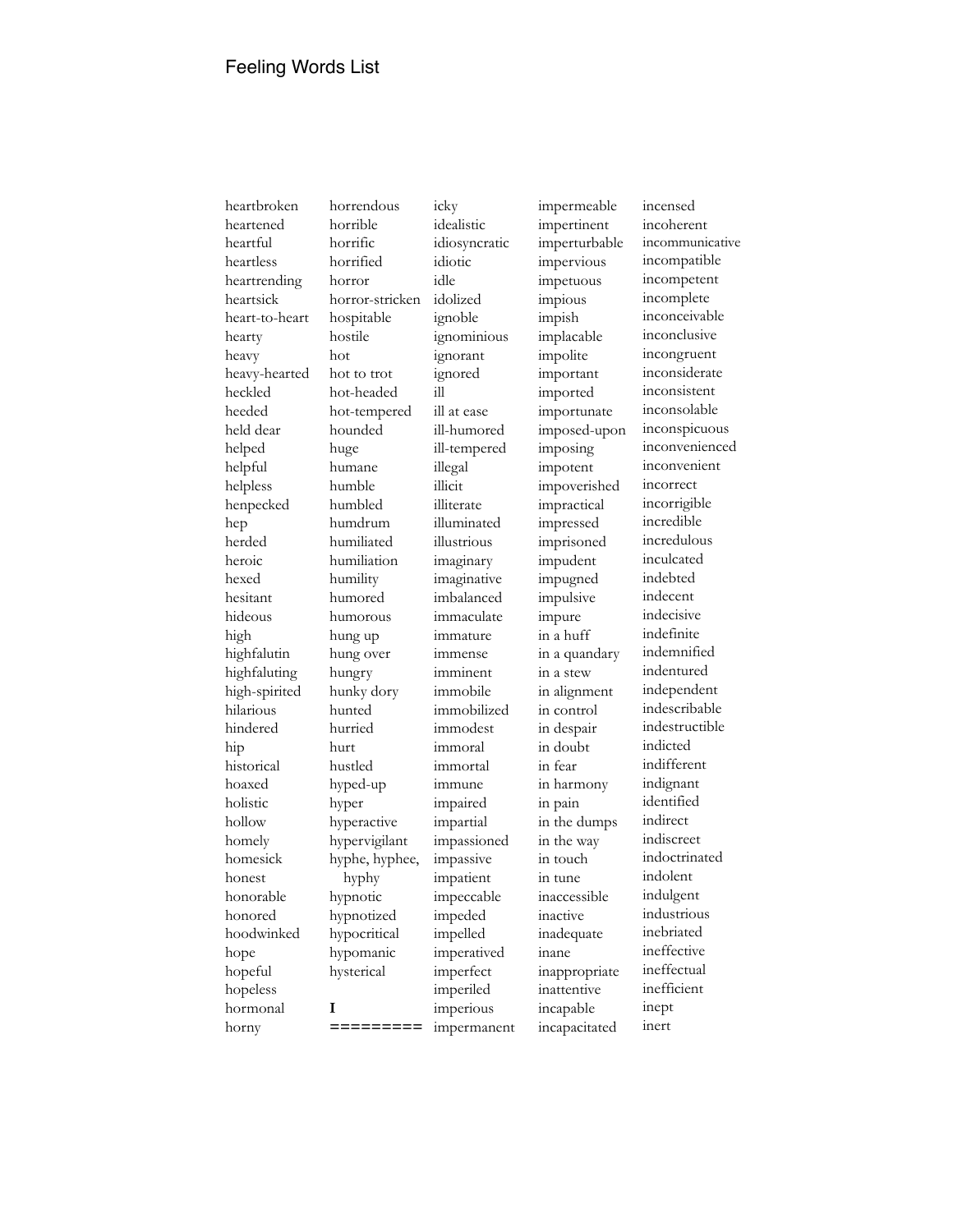inequality inexcusable inexpendable inexperienced inexplicable infallible infamous infantile infantilized infatuated infected inferior infirm inflamed inflammatory inflated inflexible influenced influential informal informed infuriated infused ingenious ingenuous ingratiated ingratiating inhibited inhospitable inhumane inimical injured injusticed innate innocent innovative inoculated inquiring inquisitive insane insatiable inscrutable insecure insensitive inside-out

insightful insignificant insincere insipid insistent insolent insouciant inspired instinctive instilled instructive insufficient insulted insulting insurgent intact integritous intellectual intelligent intense intent intentional interested interesting interfered with interfering internal interrelated interrogated interrupted intimate intimidated intimidating inoculated intolerant intoxicated intrepid intrigued introspective introverted intruded upon intrusive inundated intuitive invalidated

inventive invested invested in invigorated invincible invisible invited inviting involved invulnerable irascible irate irked irrational irrelevant irreligious irreproachable irresistible irresolute irresponsible irreverent irritable irritated isolated itchy **J =========** jaded jagged jangled jarred jaundiced jaunty jazzed jazzy jealous jealousy jeered jejune jeopardized jerked around jilted

jinxed

invalidating

jittery jobless jocular jolly jolted jostled jovial joyful joyless joyous jubilant judged judgmental judicious juggled juiced juiced up jumbled jumped jumped on jumpy junk junked junky just justiced justified juvenile **K =========** kaput keen kept kept at bay kept away kept in kept out kicked kicked around kicked back kidded kind kindhearted kindly

kingly kinky knackered knightly knocked knocked down knocked out knotted knotted up knotty knowing knowledgeable known kooky **L =========** labeled labile labored lascivious lackadaisical lacking lackluster laconic lagging behind laid-back lambasted lame lamentable lamentful lamenting lampooned languid languishing lascivious lassoed large late laughable laughed at lavish lavished lax

lazy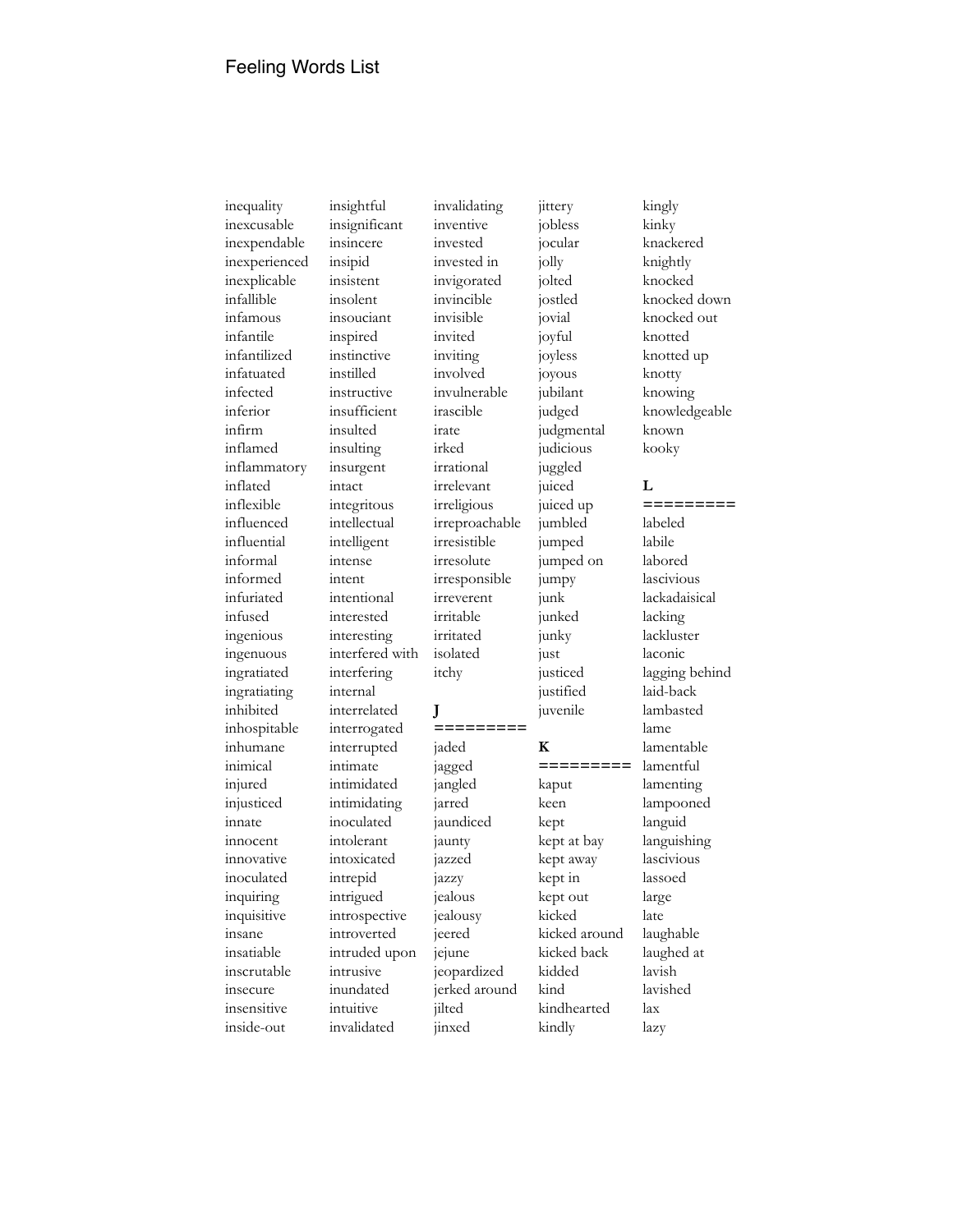lean learned led astray leaned on leaning lecherous lectured to leery left out legal legitimate let down lethal lethargic level level-headed lewd liable liberal liberated licentious lied about lied to lifeless lifelike lifted light light-hearted likable likeable liked limerent limited limp lionhearted listened to listless literate litigious little lively livid loath loathed loathing

loathsome logical lonely lonesome longing loopy loose loosed lopsided lorded over lost loud lousy loutish lovable love loved loveless lovely loving lovelorn lovestruck low low-spirited lowly lowness loyal lubricious luckless lucky ludicrous lugubrious luminous lured luring lurking lush lust lustful lusty luxuriant luxurious lying lynched lyrical

**M =========** macabre macho mad maddened maddening made fun of madly magical magnificent maimed majestic makeshift maladjusted malaise maligned malcontent malleable malevolent malice malicious malignant maligned malnourished mammoth man handled manageable managed managerial mangled maniacal manic manipulable manipulated manipulative manly marauding marginalized marked married marshalled around marvelous

masochistic massive masterful materialistic maternal mature maudlin meager mean meanness measly mechanical medicated mediocre meditative medmanic meek megalomaniacal miserly melancholic melancholy melded mellow melodic melodramatic menaced menacing mended merciful mere merry mesmerized messed about messed around messed with messed up messy methodical meticulous micro-managed miffed mighty militant mind-bent mind-blown mind-ucked

mind-gamed mind-shattered mind-warped mindful mindless miniature minimized miniscule minor miraculous mirthful misaligned misanthropic mischievous miscreant misdiagnosed miserable misgiving misguided misidentified misinformed misinterpreted misled misrepresented missed missed out missing missing out mistaken mistreated mistrusted mistrustful misunderstood misused mixed-up moaning moany mobbed mobile mobilized mocked mocking modern modest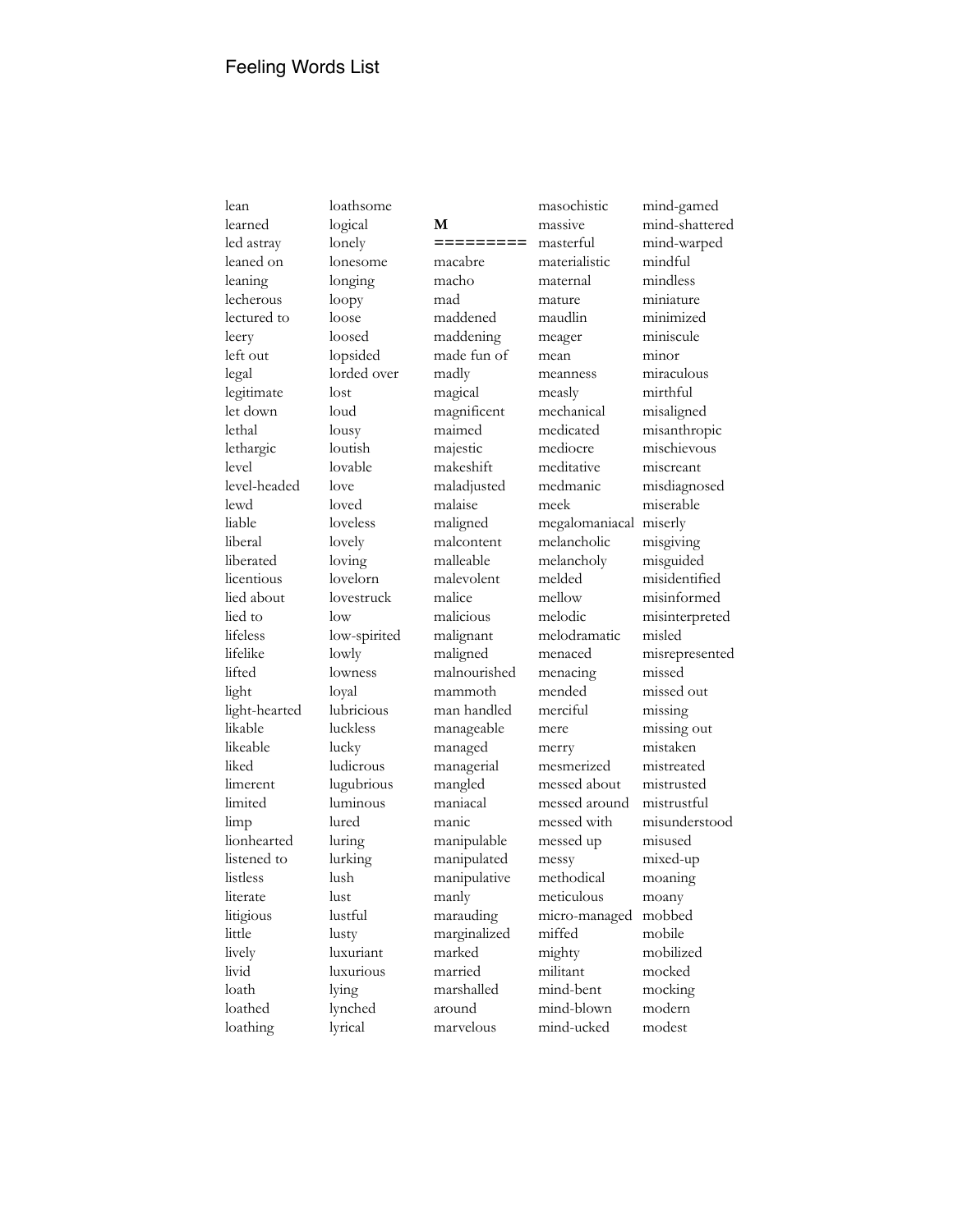molded moldy molested mollified mollycoddled momentous monitored monopolistic monopolized monstrous moody mopey moping moral moralistic morbid mordant moribund moronic morose mortified mothered mothering motherless motherly motivated mournful mouthy moved mucked up muddied muddled muffled multidirectional mummified mumpish mundane murderous murky mushy musical mutinied mutinous muzzled

mysterious mystical mystified **N =========** nagged nailed naive naked namby pamby nameless nannied nappy narcissistic narrow narrow-minded nasty native natural naughty nauseated nauseating neat nebulous necessary need needed needled needless needy negated negative neglected negligent neighborly nerdy nervous nervy nestled nettled neurotic neutral new nice nifty

niggled nihilistic nippy nit-picked nit-picking nit-picky noble noiseless noisy nomadic nonchalant noncommittal nonconforming nonconformst nondescript nonexistent nonplused nonresistant normal nosey nosy nostalgic nothing noticed nourished nourishing novel noxious nudged null nullified numb numbed nursed nurtured nurturing nuts nutty **O =========** obedient obeyed objectified obligated

niggardly

obliged obliging obliterated oblivious obnoxious obscene obscured obsequious observant observed obsessed obsessive obsolete obstinate obstructed obvious odd off off the hook off-balance off-center offended offensive officious ogre-ish okay old old-fashioned omnipotent on on call on display on time one-upped open open-minded opinionated opportunistic opposed opposition oppositional oppressed optimistic opulent ordered around

orderly organized orgasmic ornery orphaned ostentatious ostracized ousted out of balance out of control out of it out of place out of sorts out of style out of touch out of tune outdated outdone outgoing outlandish outnumbered outpowered outraged outrageous outranked outreasoned outspoken over over-controlled over-depended upon over-done over-educated overpathologized over-prepared over-protected over-ruled over-simplified overanxious overbearing overcome overdrawn overestimated overjoyed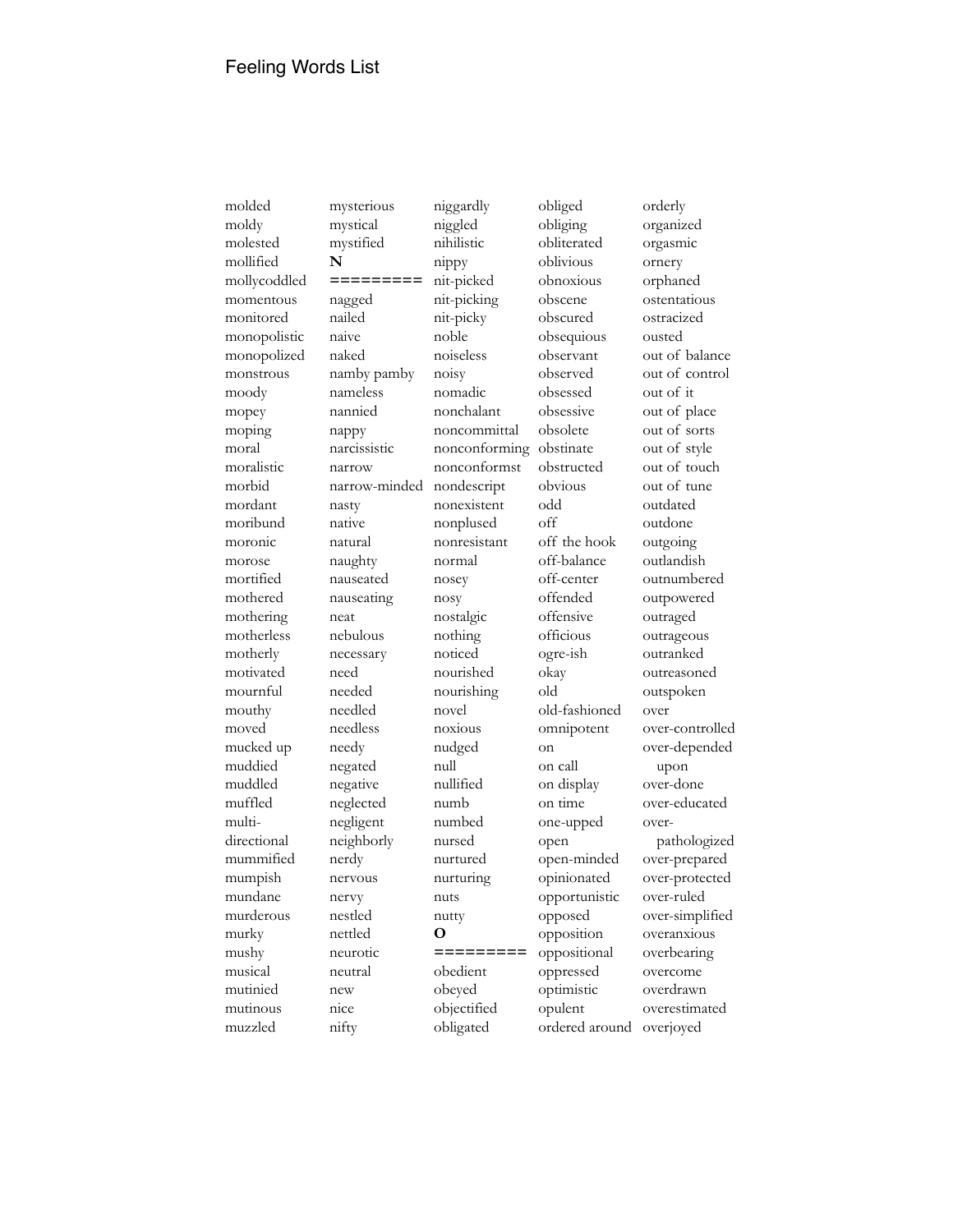overloaded overlooked overpowered oversensitive overwhelmed overworked overwrought overszealous owed owing owned ownership owning

## **P**

**=========** pacified paid off pain pained painful paired paired-off paired-up pampered panic panicked panicky paralyzed paranoid parasitic pardoned parsimonious partial passed by passed off passed over passed up passionate passive pastoral paternal pathetic pathologized patient

patronized peaceful peachy peaked peckish peculiar pedantic pedestalized pedestrian peeved peevish pell-mell penetrable penetrated pensive peonized peppy perceived perceptive peremptory perfect perfectionistic perfused perilous peripheral perky permanent permeable perplexed persecuted persevering persistent persnickety perspicacious perspicuous persuaded persuasive pert pertinacious pertinent perturbed perused perverted pervious pesky

pessimistic pestered pesty petered out petrified petrinoid petty petulant phat philanthropic phlegmatic phony picked apart picked on pierced pigeon-holed pillaged pillaging pious piqued pissed pissed off pissed on pissy piteous pitied pitiful pitiless pity pixelated placated placid plagued plain planless played with playful pleading pleasant pleased pleasure pliable pliant plumbed plundered

plundering plunging plush poised poisoned polite polluted pompous pooped poor poorly popular porous portentous positive possessed possessionless possessive postal potent pouty powerful powerless practical praised pragmatic pre-judged preached to precarious precious precluded precocious preoccupied predjudiced prepared preposterous preppy prescient pressed pressured prestigious presumptuous pretentious pretty preyed upon

pride prim primal primary primitive prissy pristine private privileged privy prized proactive probationary probationed probed prodigal prodigious productive profane professional progressing progressive progressminded promiscuous promised promoted promotional prone to propagandistic propagandized propelled proper prophesized to prophetic prosaic prosecuted prosperous prostituted protected protective proud provincial provisional provocative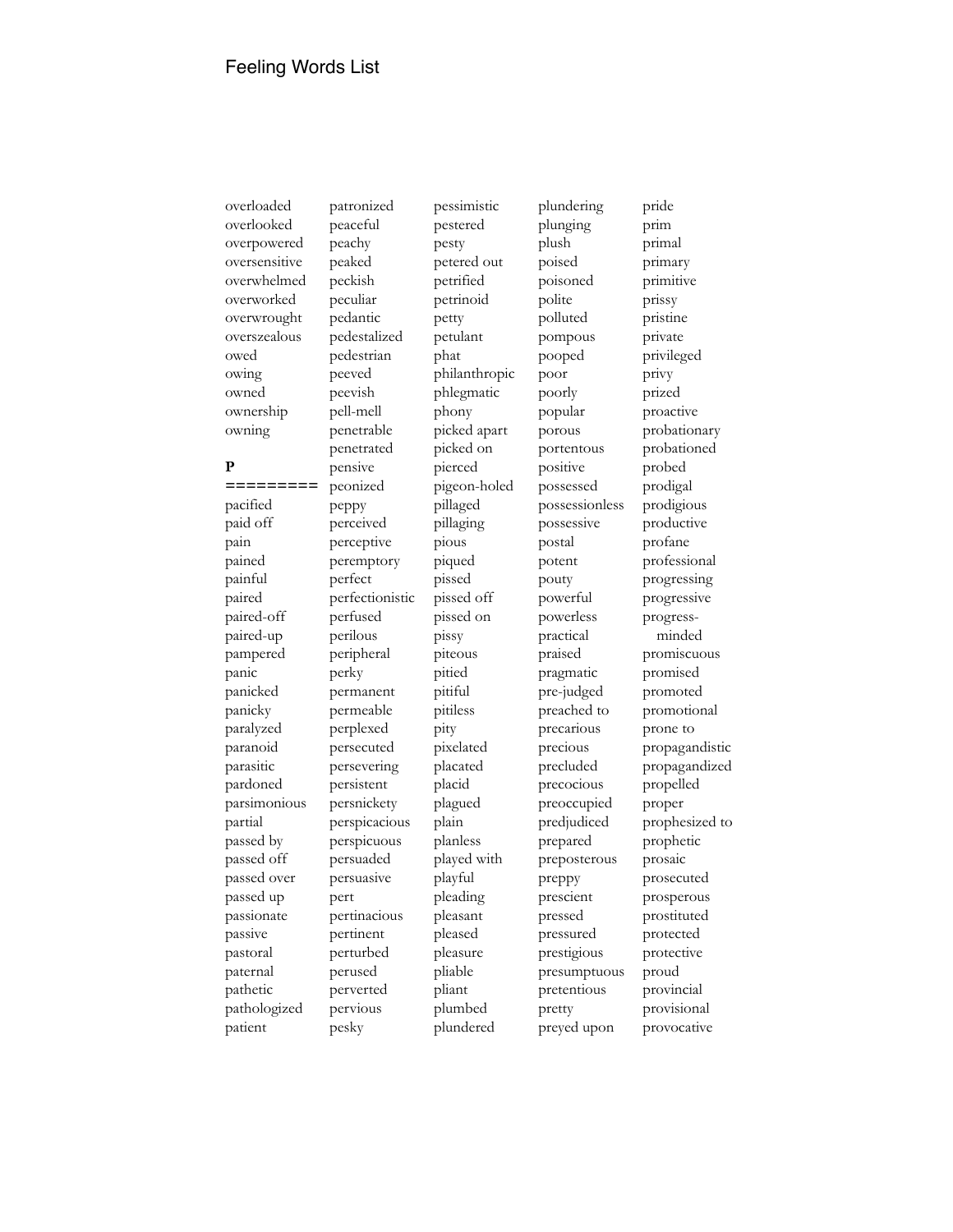provoked prudish psyched psychopathic psychotic puerile pugnacious puffed up pulled pulled ahead pulled apart pulled away pulled back pulled down pulled forward pulled in pulverized pummeled pumped pumped up punctual punch drunk punched punished puny pure purged purlish purposeful pursuant pursued pushed pushed ahead pushed away pushed back pushed forward pushed in pushy pusillanimous put away put down put out put upon put down puzzled

## psychedelic **Q**

**=========** quaint quaking qualified qualmish quandary quarantined quarrelsome quashed queasy queer queried querulous questioned questioning quick quiescent quiet quietened quirky quivery quixotic quizzed quizzical **R =========** rad radiant radical rage rageful raging raided railroaded raked raked-over

rambunctious rancid randy ransacked rapacious

rapture rapturous rare rash rated rational rattled raunchy ravenous ravished ravishing raw re-energized re-enforced reachable reactionary reactive ready real realistic reamed reamed out reasonable reassured rebellious reborn rebounding rebuffed rebuked recalcitrant receptive recharged reckless reclusive recognized recommended reconciled recouperated recovered recruited redeemed red-hot reduced

raped rapt

refactory refined reflective refreshed refueled regal regimented regressing regressive regret regretful rejectable rejected rejecting rejoiced rejoicing rejuvenated relaxed released relentless reliable reliant relieved religious reluctant remedied reminiscent remiss remorse remorseful remorseless remote removed renewed renown renowned repatriated repelled repentant replaceable replaced replenished reprehensible repressed reprimanded

reproached reproved repugnant repulsed repulsive rescued resented resentful resentment reserved resigned resilient resistant resisting resolute resolved resourceful respected respectful responsible responsive rested restful restive restless restrained restricted retaliated retaliated against retaliatory retarded reticent retired reunited revealed revengeful revered reverent reviled revitalized revisited revived revolted revolting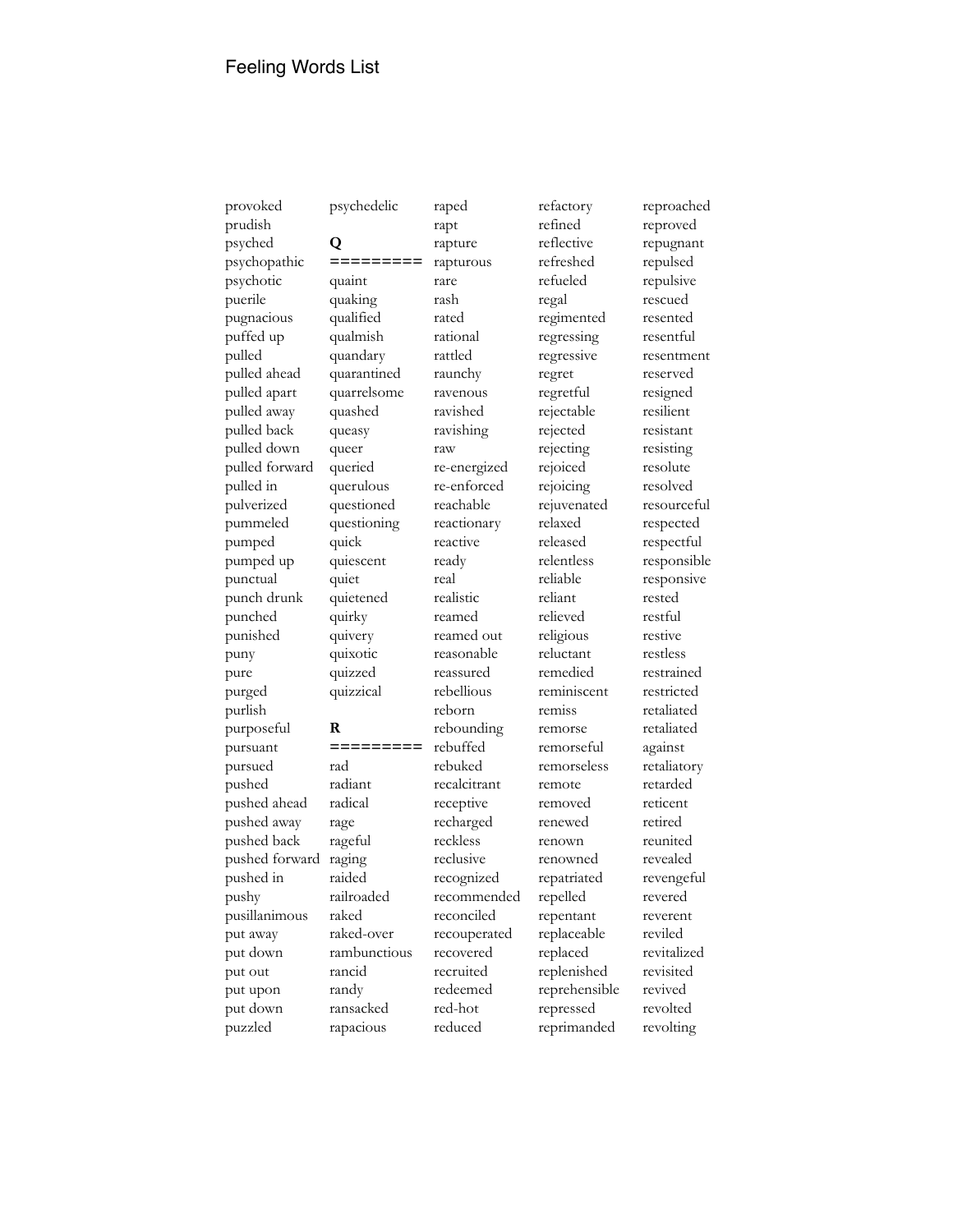revolutionary rewarded rich ridden ridiculed ridiculous riding high right righteous rigid rigorous riled ripped ripped off riveted robbed robot like robotic robust romantic rotten rough rowdy rubbery rubricized rude rudderless rueful ruffled ruined ruled run down run out run over rushed ruthful ruthless **S =========** sabotaged sacrificed sacrificial sacrilegious sad sadistic

safe sagacious sage salacious sanctified santifying sanctimonious sanctioned sandpapered sane sanguinary sanguine sapient sarcastic sardonic sassy sated satiated satisfied saturated saturnine saucy saved savvy scandalized scandalous scapegoated scared scarred scathed scattered scheming scientific scintillated scintillating scurrilous scoffed at scolded scorn scorned scornful screwed screwed over screwed up scrutinized

sealed in sealed off sealed out sealed up searching seared second secondary second-class second-guessed second-rate secure sedate sedentary seditious seduced seductive seeking seething seized selected selective selt-abasing self-absorbed self-acceptance self-acceptant self-accepting self-agrandizing serious self-assured self-centered self-confident self-conscious self-critical self-deprecating shadowed selfdepreciating self-destructive self-disciplined self-effacing self-expressed self-flagellating self-forgiving self-hate self-hating

sealed out

self-hatred self-indulgent self-loathing self-love self-pitying self-pleasing self-reflective self-rejection self-reliant self-righteous self-sacrificing self-satisfied self-serving selfunderstanding selfish selfless senile sensational sensible sensitive sensual sensuous sentenced sentimental separated serene serendipitous servile set set up settled sexy shaken shaky shallow shamed shameful shaped sharky sharp shattered sheepish

sheltered shielded shocked shook-up shortchanged shot-down shouted at shredded shrewd shrunk, shrunken shunned shut out shy sick sick at heart sickened side-lined significant silenced silent silly simple simplified sincere sinful single singled-out sinister sinking skanky skeptical sketchy skilled skillful skipped skittish slack slain slandered slaughtered sleazy sleepy slap happy sledged